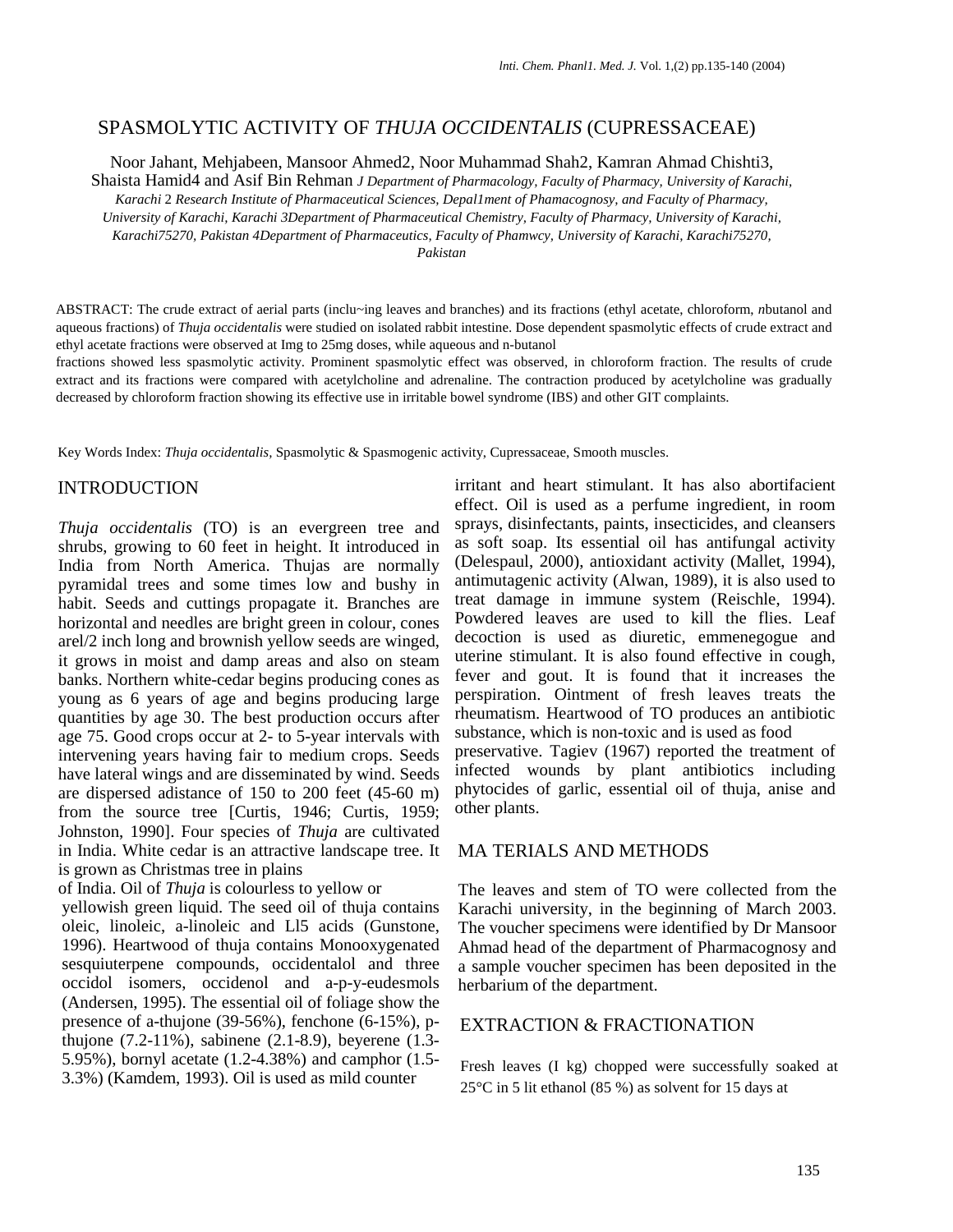room temperature. The whole extract was collected in a conical flask, filtered and solvent was evaporated to dryness under reduced pressure in an Eyela rotary evaporator (Japan) at 40-45°C. About 76.8gm crude extract was obtained from 1kg of fresh plant parts. The preliminary phytochemical test of the whole extract was also performed following the standard methods. Then fractions of crude extract of TO were made as shown in the scheme 1.





The fractions of Thuja occidentalis were separated in separating funnel. Dried and weighed and stored in a desiccators. The phytochemical tests of the whole extract were performed by qualitative analysis and confirmed by thin layer chromatography.

#### **Drugs Used**

Acetylcholine, adrenaline and histamine (Merck industries) and atropine sulphate (Abbott laboratories) were used in experiments.

#### **Animals Used**

Male albino rabbits (1.5-2kg) were housed in RIPS in groups of two per kg (standard metal cages). Prior to pharmacological studies with free access to standard diet and water and libitum for at least two weeks on a 12/12hr light/dark cycle (from 8:00 to 20:00 hr). Rabbits were fasted for 24 hours before test, tap water and libitum was supplied.

# PHARMACOLOGICAL STUDIES

The spasmolytic activities of plant materials were tested on isolated rabbit duodenum. The rabbit was killed by cervical dislocation and the tissues of interest were remove immediately and rinsed in warm tyrode's solution. 2cm long segments of rabbit duodenum were suspended in a 50ml organ bath containing tyroid solution (mM) of composition NaCl 24g, KCl 0.6g, NaHPO<sub>4</sub> 0.195g, MgSO<sub>4</sub> 7H<sub>2</sub>O.0.78g, CaCl<sub>2</sub>1.05g, glucose 3.3g, NaHCO<sub>3</sub> 3g in three litre distilled water maintained at 37°C and bubbled with 95% oxygen and 5% carbon dioxide. Each tissue was equilibrated for one hour before adding the drug in the organ bath [Churchill, 1970]. Isometrically intestinal response was recorded on a polygraph (Physiograph, MK-IV-P, Narco-Biosystems) using isometric transducers (560myograph, Narco-Biosystems). To determine the spasmolytic effect on spontaneous movements of intestine, different doses of crude extract (1ml) were added to the organ bath after the equilibration period.

#### **Statistical Analysis**

The data were expressed as the mean  $\pm$  SEM. Significance was evaluated by student's t-test in all the experiments for muscle relaxant activity. A value less than 0.05 were considered significant.

# **RESULTS AND DISCUSSIONS**

Thuja occidentalis itself causes relaxation of isolated rabbit duodenum. It interacts with the activity of acetylcholine and changes the pattern of actions of acetylcholine on the rabbit duodenum. TO exhibits less effect at low doses. At high doses it completely relaxes the duodenum as shown in graph 1. It has dose depended effect. The ethyl acetate (EA) and chloroform (CHCl<sub>3</sub>) fractions of TO produce significant dose dependant relaxation on the rabbit duodenum as shown in graph 2. In this study the ethanol extract of the TO was shown to abolish the spontaneous movements of rabbit intestine and acetylcholine induced contractions. This inhibition was concentration dependant. When a pretreated tissue with histamine was treated with ethyl acetate (5 mg) it inhibited the effect of histamine slowly, when the same tissue was treated with acetylcholine  $1x10^4$ M, it was unable to produce the effect of actual potency as it produce on normal tissue as the muscarinic receptors were blocked. When a pretreated tissue with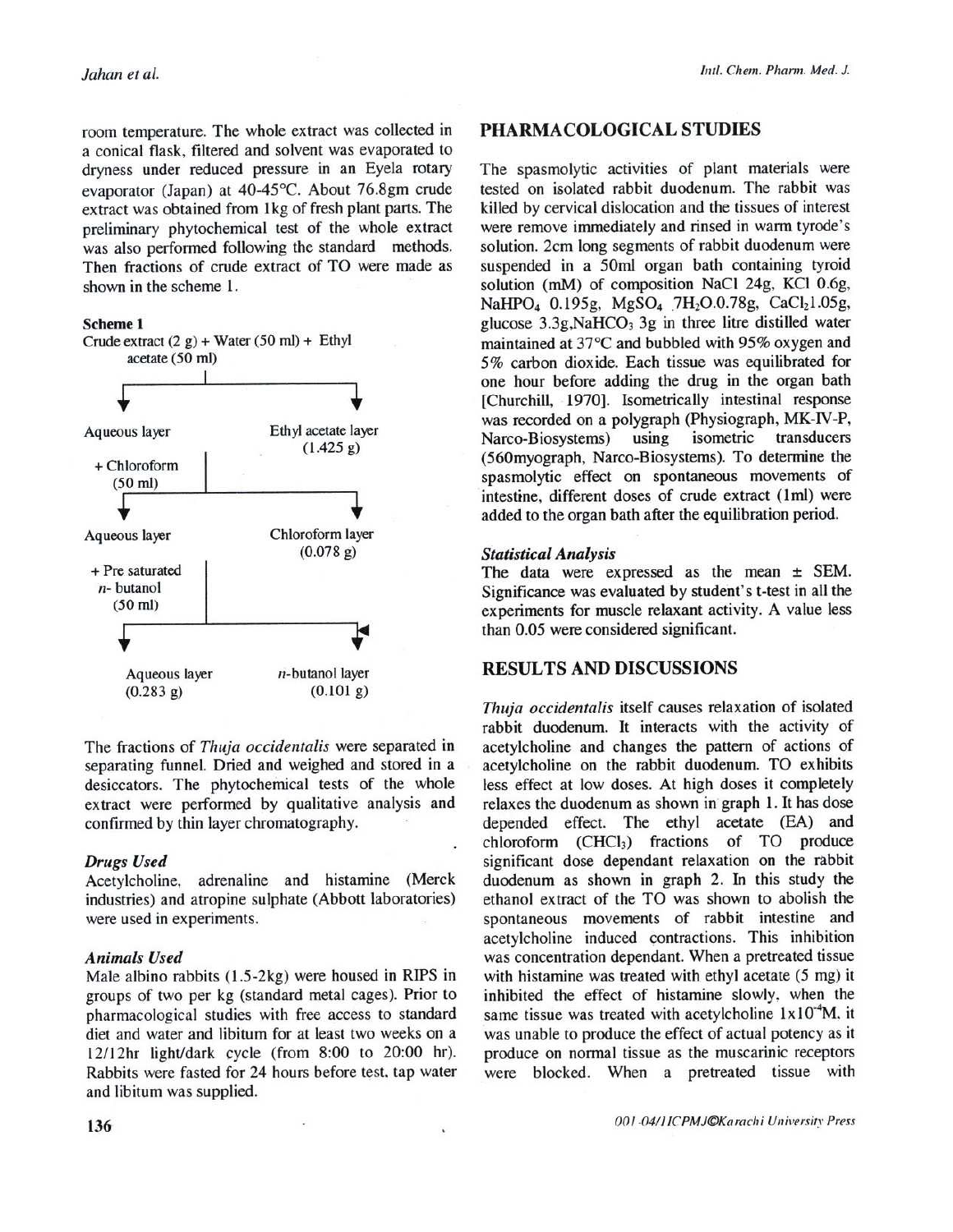| S.No. | Dose mg/ml | <b>Observation Before</b><br>Dose C | <b>Observation After</b><br>Dose T | % ReSponse | t - value |
|-------|------------|-------------------------------------|------------------------------------|------------|-----------|
| 1.    | 1          | 1.06:10.090                         | 0.83:10.090                        | 22         | 1.808*    |
| 2.    | 5          | 0.90:10,057                         | 0.23:10.066                        | 74         | $7.683**$ |
| 3.    | 10         | 0.96:10.034                         | 0.43:10.088                        | 55         | 5.509**   |
| 4.    | 15         | $0.90:$ t $0.057$                   | 0.23:10.066                        | 74         | $7.683**$ |
| 5.    | 20         | 0.96:10.034                         | $-0.3$ : t 0.057                   | 131        | 18.984**  |
| 6.    | 25         | 0.86:10.034                         | $-0.4:10.057$                      | 147        | 18.984**  |

Table 1 Effects of the crude extract of Thuja occidentalis on isolated rabbit's jejunum

The results are expressed in Mean: !: SEM at  $P \sim 0.05$  \*  $\equiv$  Significant \*\*  $\equiv$  Highly significant

| Table 2                                                                            |
|------------------------------------------------------------------------------------|
| Effects of the fractions of <i>Thuja occidentalis</i> on isolated rabbit's jejunum |

| S.No.            | Fraction          | Dose  | Observation         | Observation        | Response in |             |
|------------------|-------------------|-------|---------------------|--------------------|-------------|-------------|
|                  |                   | mg/ml | before dose C'      | after dose T       | percentage  | $t - value$ |
| 1.               | Ethyl acetate     | 1     | 1.06:10.067         | 0.50:t 0.120       | 53          | $4.076*$    |
| 2.               |                   | 5     | 0.66:10.034         | $'O.16$ :t $0.033$ | 76          | $10.570**$  |
|                  | CHC <sub>13</sub> |       |                     |                    |             |             |
| 3.               |                   | -     | 0.63 : t 0.033      | 0.37:10.088        | 43          | 2.818*      |
| $\overline{4}$ . |                   | 5     | 0.86:10.034         | 0.13:10.033        | 85          | 15.433**    |
|                  | n-Butanol         |       |                     |                    |             |             |
| 5.               |                   | 1     | 0.83:10.090         | 0.70:10.060        | 16          | $1.202*$    |
| 6.               |                   | 5     | 0.96:10.034         | 0.43:10.088        | 55          | 5.509**     |
|                  | Aqueous           |       |                     |                    |             |             |
| 7.               |                   |       | $0.66 \times 0.034$ | 0.47:10.088        | 30          | $2.079*$    |
| 8:               |                   | 5     | $0.70$ :t $0.060$   | 0.47:10.088        | 33          | $2.163*$    |

acetylcholine 1 x 10-4M was treated with ethyl acetate ( 10mg) it produced less effect it is due to the higher susceptibility of ethyl acetate to muscarinic receptors. When the same tissue was treated with histarrune (O.lmg), the histamine did not show the effect, showing that histaminic receptors were also blocked. When the same tissue was treated with acetylcholine

Ix 1O-2M, a sudden rise and transient fall occurred as shown in graph 3, this may be by some other mechanism as the muscarinic and histaminic both receptors were already blocked.

The effect of chloroform fraction of thuja in comparison with the standards is shown in graph 4.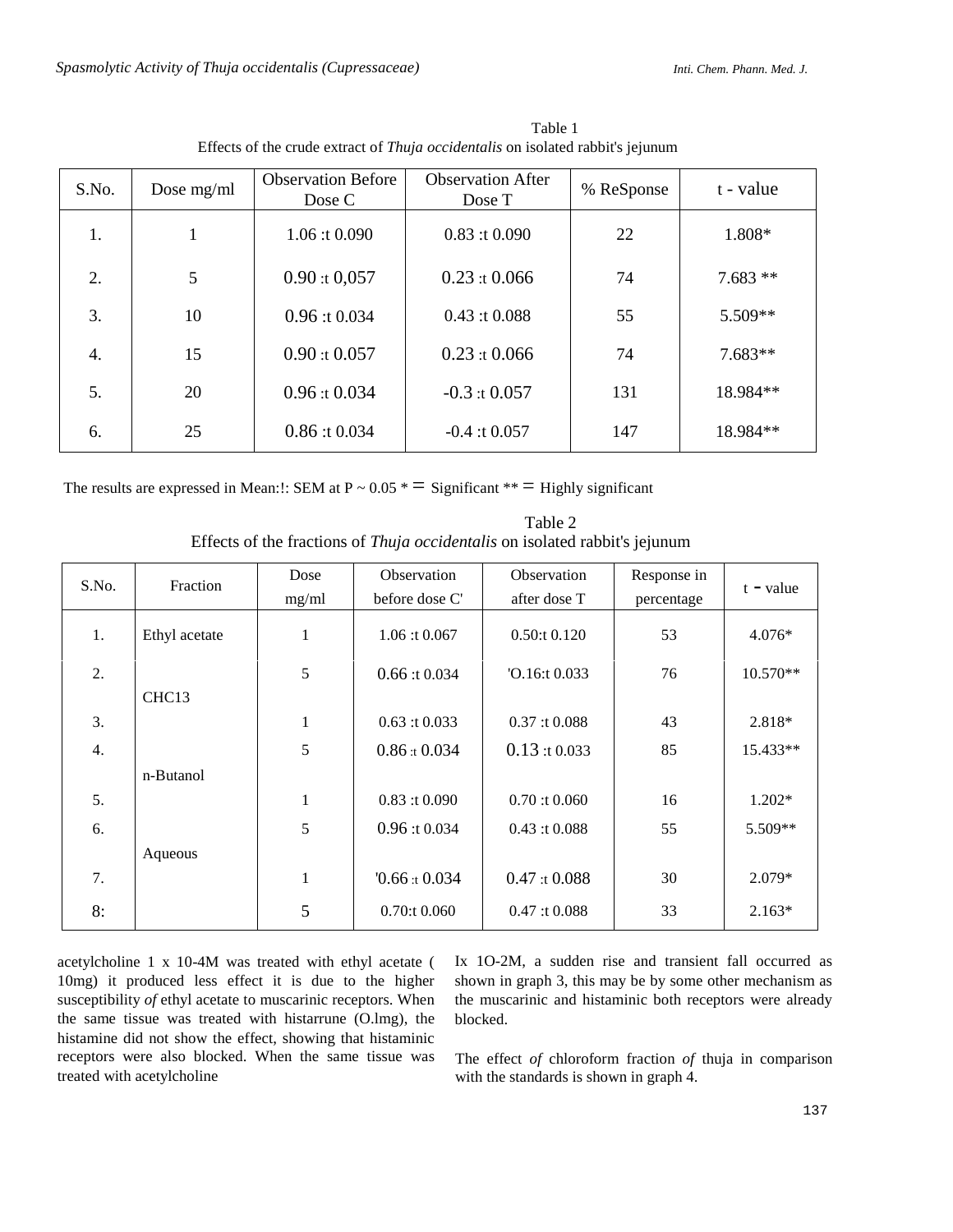### Jahan et al.

When a pretreated tissue with acetylcholine  $1x10^4M$ , was treated with chloroform (10 mg), the tissue was unable to produce the effect as a result of blockadge of muscarinic receptors. The contraction produced by acetylcholine was gradually decreased by chloroform fraction showing its effective use in irritable bowel syndrome and other GIT complaints.



Graph 1: Pie graph showing the inhibitory percentage response of the crude extract of Thuja occidentalis on isolated rabbit's jejunum.



Graph 2: Pie graph showing the percentage response of the fractions of Thuja occidentalis on isolated rabbit's jejunum.

The effect of  $n$ -butanol fraction of thuja with the standard acetylcholine  $1 \times 10^{-2}$ M is shown in graph 5. When acetylcholine was administered to the pretreated tissue with  $n$ -butanol (15mg), it was unable to produce the effect as the muscarinic receptors were blocked.

Graph 5 also shows the effect of *n*-butanol fraction When with atropine.  $n$ -butanol  $(5mg)$ was administered to the pretreated tissue with atropine  $1 \times 10^{-2}$ , it produced no effect as the muscarinic receptors were blocked, confirming that the inhibitory effect of n-butanol was due to the effect on muscarinic receptors.



Graph 3: Effects of ethyl acetate fraction of Thuja occidentalis on rabbit's jejunum pretreated with histamine (0.1mg) and post treated with acetylcholine  $1x10<sup>-2</sup>M$  and the series 2 also shows the effect of ethyl acetate fraction pretreated with acetylcholine  $1x10^4M$ and post treated with histamine 0.1 mg and acetylcholine  $1x10^4$ M.



Graph 4: Effect of chloroform fraction of Thuja occidentalis on rabbit's jejunum pretreated with acetylcholine  $1x10<sup>-4</sup>M$ .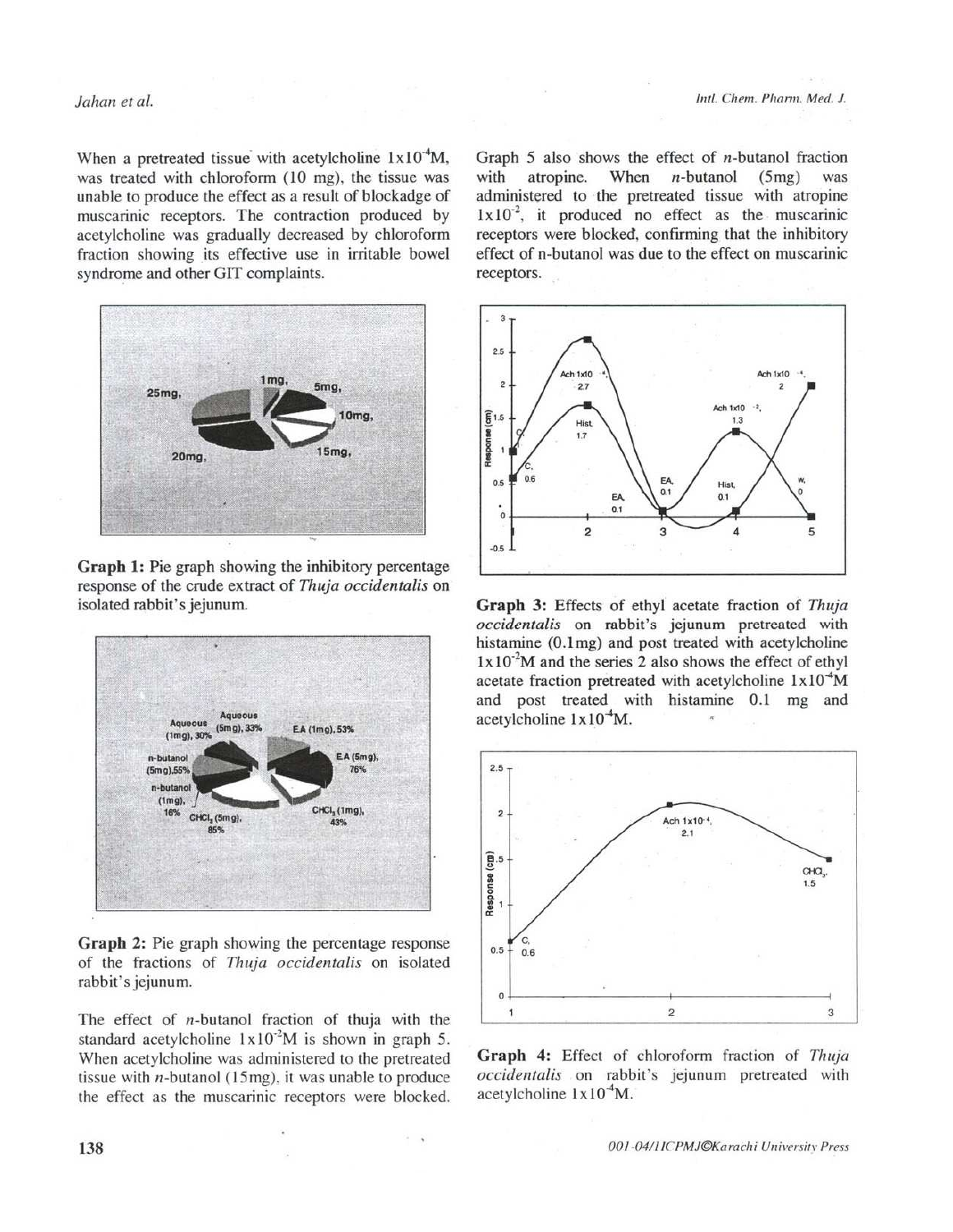When aqueous fraction 10 mg was administered to the pretreated tissue with atropine  $5x10^{2}M$ , it was unable to give the effect as the muscarinic receptors were blocked. When the atropine  $5x10^{-2}$  M was administered to the pretreated tissue with aqueous fraction (10mg), it produced a little effect as the muscarinic receptors were blocked. When the adrenaline  $1 \times 10^{-2}$  was administered to the same tissue, it produced its full inhibitory effect as the adrenergic receptors were not blocked. When acetylcholine  $1x10^{-2}$ was administered to the same tissue it was unable to any effect as shown in graph 6 because the muscarinic receptors were blocked.



Graph 5: Effects of n-butanol fraction of Thuja occidentalis on rabbit's jejunum post treated with acetylcholine  $1x10^{-2}M$ , and pretreated with atropine  $1 \times 10^{-2}$ M.



Graph 6: Effects of aqueous fraction of Thuja occidentalis on rabbit's jejunum pretreated with atropine  $1x10^4$ M, and post treated with atropine  $1x10$ <sup>2</sup>M and adrenaline  $1 \times 10^{-2}$ M.



Graph 7: Effect of crude extract of Thuja occidentalis on rabbit's jejunum pretreated with acetylcholine  $1x10<sup>-2</sup>M$  and post treated with adrenaline  $1x10<sup>-2</sup>M$ .

The effect of crude extract of Thuja occidentalis with the standards is shown in graph 7. When a pretreated tissue with acetylcholine  $1x10^2M$ , was treated with the crude extract (10mg), it was unable to produce the inhibitory effect, showing that the inhibitory effect of Thuja occidentalis was due to the effect on muscarinic receptors. When the same tissue was treated with adrenaline  $1x10^2M$ , it produced its full effect showing that crude extract has no effects on adrenergic receptors. As the receptors were fully saturated so when acetylcholine  $1x10^2$  was administered to that tissue it was unable to give any effect.

Results obtained from our studies on isolated smooth muscle preparations have shown that the extract contains substances, which relax smooth muscles. These data's suggest that TO may have some potentially useful antispasmodic activity. The  $n$ butanol and aqueous fractions at 1mg and less doses give less spasmolytic and then slight spasmogenic activity while at high doses they give dominant spasmolytic activity and less spasmogenic activity. The inhibitory effect was minute at 1mg dose but maximum at 20 to 25mg doses. The inhibitory effects in a dose dependant manner reaches to maximum within one minute and were maintained as long as it was present in organ bath and persisted for 15-30 minutes after washing.

001-04/21CPMJ©Karachi University Press